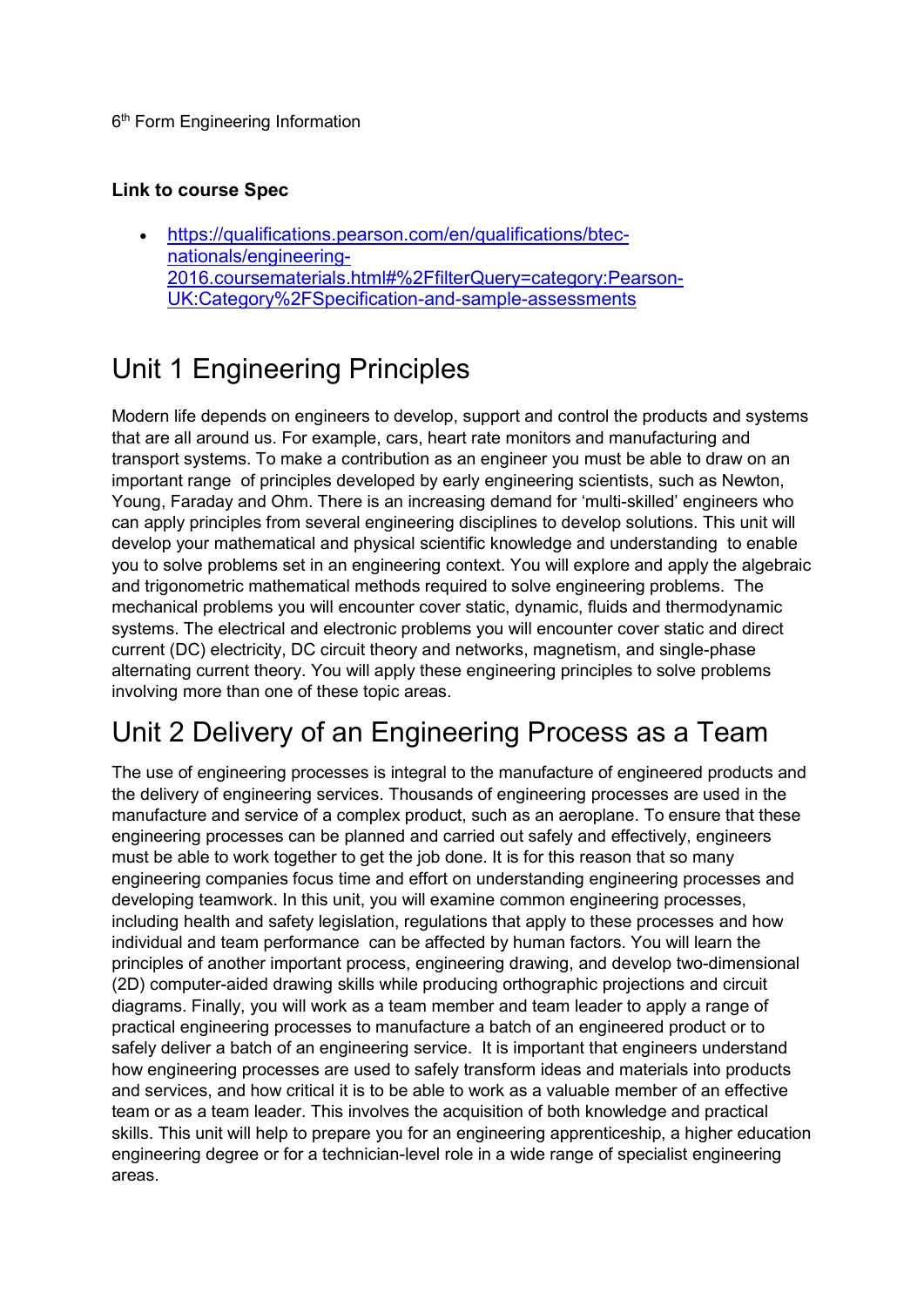# Unit 3 Engineering Product Design and Manufacture

Engineering products are part of our daily lives, from aircraft to the smallest electronic circuits found in medical devices. Engineering products are designed as a result of the identification of a need or opportunity, and then engineers using creative skills and technical knowledge to devise and deliver a new design or improvements to an existing design. For example, advances in the development of fuels led to the first internal combustion engine, and engineers have been improving its design ever since. In this unit, you will examine what triggers changes in the design of engineering products and the typical challenges that engineers face, such as designing out safety risks. You will learn how material properties and manufacturing processes impact on the design of an engineering product. Finally, you will use an iterative process to develop a design for an engineering product by interpreting a brief, producing initial ideas and then communicating and justifying your suggested solution. You will draw on and apply knowledge and understanding from Unit 1: Engineering Principles and Unit 2: Delivery of Engineering Processes Safely as a Team, for example by using calculations to demonstrate a reduction in mass, by sketching using orthographic projection drawing methods or by justifying an engineering process as its use reduces the carbon footprint of a product. In this unit you will draw on your learning from across your programme to complete assessment tasks. It is important that engineers use creative and technical knowledge, understanding and skills to transform ideas into viable products, and that they understand the critical importance of this activity in ensuring that products are both safe and effective. This unit will help prepare you for an engineering apprenticeship, engineering courses in higher education or for technician-level roles in a variety of engineering sectors.

#### Unit 10 Computer Aided Design

Computer-aided design (CAD) spans most areas of engineering, as well as aspects of other disciplines such as construction and media. Engineering is a multi-disciplinary vocational subject that uses CAD as part of other processes to develop (design and manufacture), improve and maintain cutting edge products and systems. For example, Formula 1® racing teams test all their cars on bespoke CAD packages to analyse performance and stresses, and make modifications to the cars as a result. In this unit you will use CAD software and hardware to produce 2D and 3D drawings. You will acquire the skills to produce models of products, editing and modifying these, and exploring materials and their properties. You will output a portfolio of drawings, for example orthogonal, 3D shaded or solid model, and detail view drawings, to an international standard. As an engineer it is important to be able to interpret and produce engineering drawings that help individuals and organisations to communicate ideas, design and manufacture products and improve product performance. Studying this unit will help you to progress to employment as a draftsperson and gain other technician level roles in engineering. It also prepares you for an engineering-based apprenticeship, and for higher education.